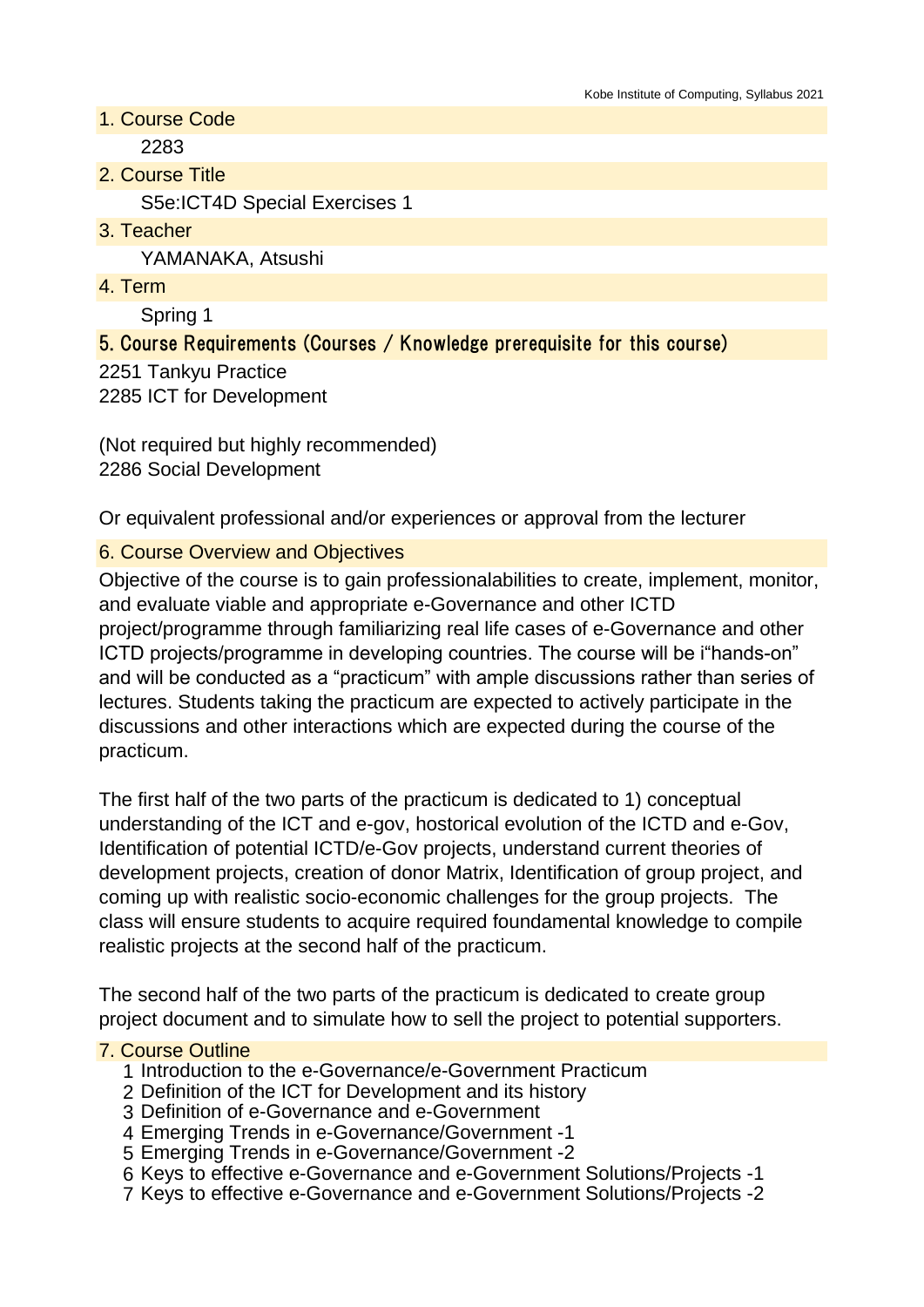- 8 Project Development/Implementation Theories
- 9 Donor Trends and Donor Matrix
- 10 Identification of e-Governance/e-Government Programme/Projects -1
- 11 Identification of e-Governance/e-Government Programme/Projects -2
- 12 Identification of Group e-Governance/e-Government Programme/Projects
- 13 Needs Assesment of Group Projects (Problem/Challenge Identification)
- 14 Introduction to the Project Document -1
- 15 Introduction to the Project Document -2

16

8. Textbooks (Required Books for this course)

TBD (Since this is practical course, no specific text book is assigned. However, reference/recommended project documents and other reading materials will be provided

in lieu of the text books).

9. Reference Books (optional books for further study)

Various different reference materials will be provided during the course of the session.

## 10. Course Goals (Attainment Targets)

- (1) Understand and internalize concept of ICTD and e-Governance/Government
- (2) Familialize idea generation method of potential e-Gov/ICTD projects
- (3) Familialize needs identification methods of potential e-Gov/ICTD projects
- (4) Familialize developmental trends (donor support) of targetted countries
- (5) Identify Group Project with associated socio-soconomic challenge(s)
- (6) Understand basic components of Project Document
- (7)

(8)

11. Correspondence relationship between Educational goals and Course goals

| Educational goals of the school | <b>Course Goals</b>                                                          |                            |  |  |  |
|---------------------------------|------------------------------------------------------------------------------|----------------------------|--|--|--|
| High level ICT                  | <b>Basic academic skills</b>                                                 |                            |  |  |  |
| skills                          | Specialized knowledge and literacy                                           |                            |  |  |  |
| Human skill<br>(Tankyu skill)   | Ability to continually improve own strengths                                 |                            |  |  |  |
|                                 | Ability to discover and Problem setting<br>resolve the problem<br>in society |                            |  |  |  |
|                                 |                                                                              | <b>Hypothesis planning</b> |  |  |  |
|                                 |                                                                              | <b>Hypothesis testing</b>  |  |  |  |
|                                 |                                                                              | <b>Practice</b>            |  |  |  |
|                                 | Fundamental                                                                  | Ability to step forward    |  |  |  |
|                                 | Competencies for                                                             | Ability to think through   |  |  |  |
|                                 | <b>Working Persons</b>                                                       | Ability to work in a team  |  |  |  |
| <b>Professional ethics</b>      |                                                                              |                            |  |  |  |

12. Evaluation

| <b>Goals</b>      | Evaluation method & point allocation |      |  |  |                                       |       |
|-------------------|--------------------------------------|------|--|--|---------------------------------------|-------|
|                   | <b>Examination</b>                   | Quiz |  |  | Reports   Presentation   Deliverables | Other |
|                   |                                      |      |  |  |                                       |       |
|                   |                                      |      |  |  |                                       |       |
|                   |                                      |      |  |  |                                       |       |
|                   |                                      |      |  |  |                                       |       |
| 5                 |                                      |      |  |  |                                       |       |
| 6                 |                                      |      |  |  |                                       |       |
|                   |                                      |      |  |  |                                       |       |
|                   |                                      |      |  |  |                                       |       |
| <b>Allocation</b> |                                      |      |  |  |                                       |       |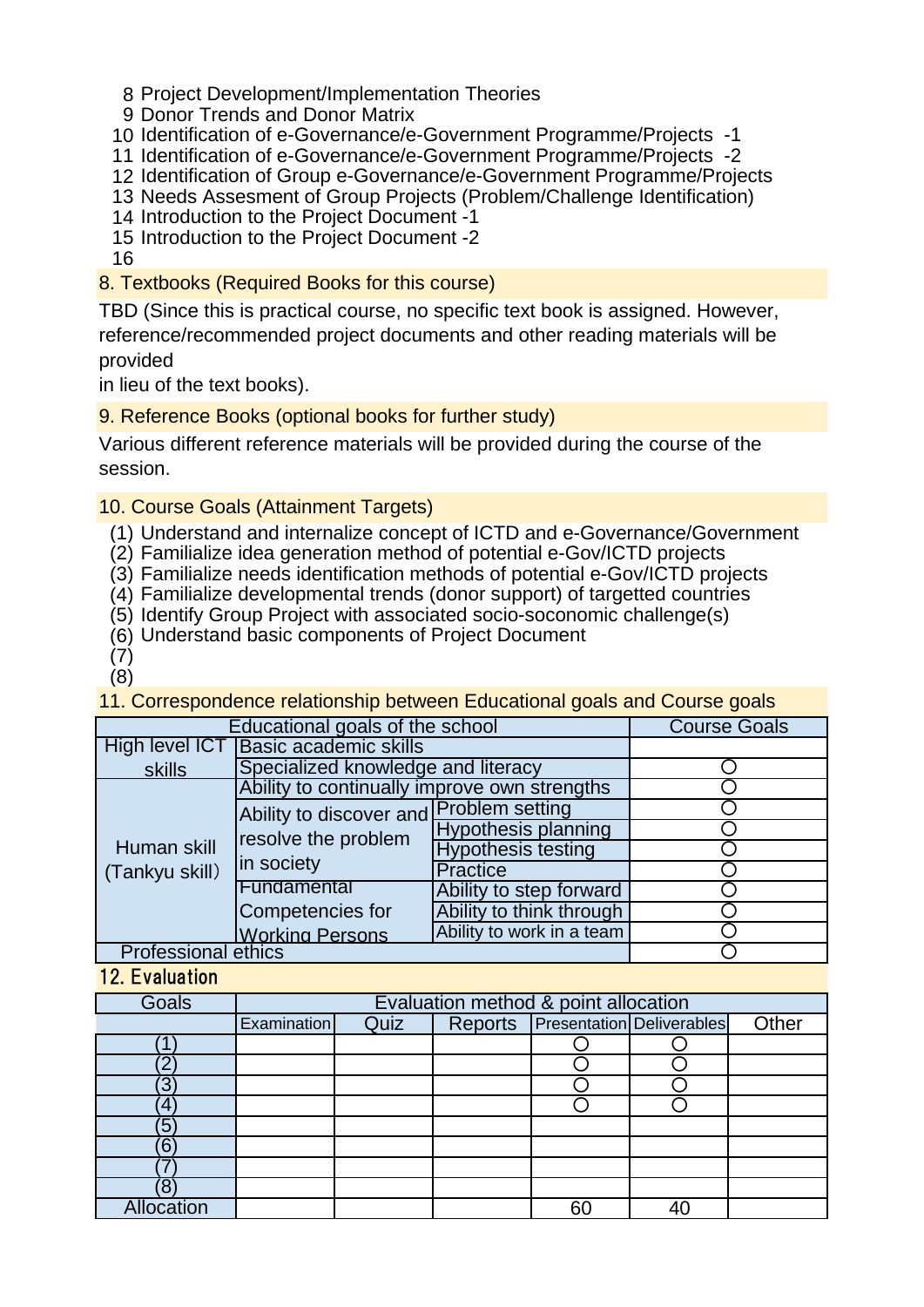| <b>13. Evaluation Criteria</b> |                                                                                                                         |                                                                                                                                     |      |  |  |
|--------------------------------|-------------------------------------------------------------------------------------------------------------------------|-------------------------------------------------------------------------------------------------------------------------------------|------|--|--|
|                                | Examination                                                                                                             |                                                                                                                                     |      |  |  |
| Quiz                           |                                                                                                                         |                                                                                                                                     |      |  |  |
| <b>Reports</b>                 |                                                                                                                         |                                                                                                                                     |      |  |  |
|                                | Presentation                                                                                                            | Present assigned materials (deliverables) to the lecturer and to the<br>class colleagues to further deepen understanding of subject |      |  |  |
|                                | <b>Deliverables</b>                                                                                                     | Create various deliverables which would demonstrate students'<br>understanding of the concepts and subject matters.                 |      |  |  |
| Other                          |                                                                                                                         |                                                                                                                                     |      |  |  |
|                                | <b>14. Active Learning</b>                                                                                              |                                                                                                                                     |      |  |  |
|                                |                                                                                                                         | Hourly percentage of active learning within the whole class time                                                                    | 100% |  |  |
|                                | All the time<br>Active learning such as problem solving assignment using the<br>knowledge and skills acquired in class. |                                                                                                                                     |      |  |  |
|                                | All the time<br>2 Active learning such as group works and discussions.                                                  |                                                                                                                                     |      |  |  |
|                                | All the time<br>3 Outcome presentations and feedbacks.                                                                  |                                                                                                                                     |      |  |  |
|                                | All the time<br>4 Students actively make decisions on how the class should be<br>conducted.                             |                                                                                                                                     |      |  |  |

### 15. Notes

*\*please note that the class is planned to start at the last week of March (Intensive in-class sessions)*

# 16. Course plan

(Notice) This plan is tentative and might be changed at the time of delivery

Lesson 1: Introduction to the e-Governance/e-Government Practicum

(Lecture/Disussion 90,min)

- Expectation for the course and explanation of practicum structure

- General Introduction among group and expectations for the class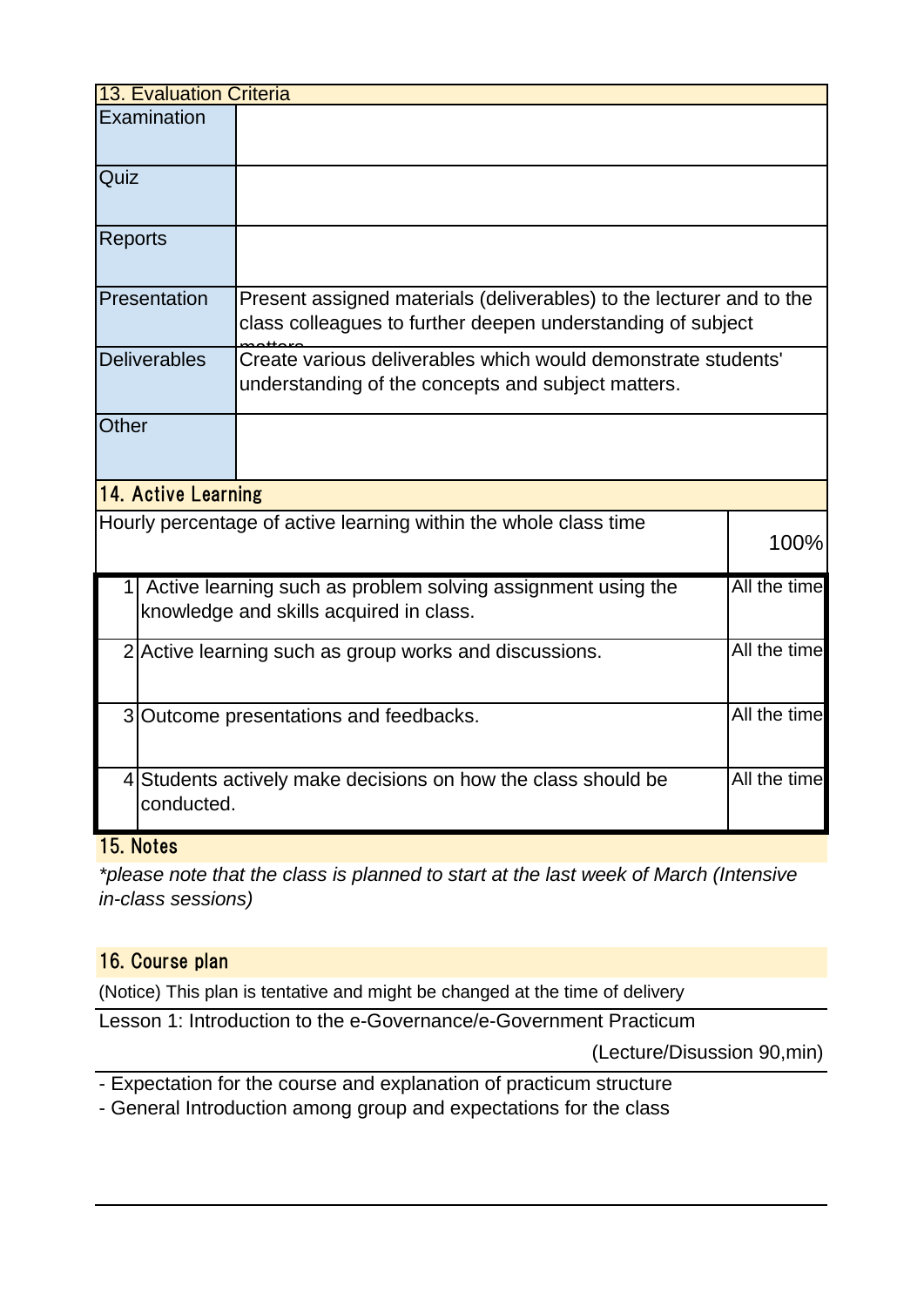Lesson 2: Definition of the ICT for Development and its history

(Lecture/Disussion 90,min)

- Conceptualization of ICT and ICT For Development
- ICT for Development and its history
- \* Open discussion

about history of ICT for Development and how international communities and different developing countries have taken until now

Lesson 3: Definition of e-Governance and e-Government

(Lecture/Disussion/Presentation 90,min)

- Conceptualization of definition of e-Governance and e-Government
	- Discuss difference between Governance and Government
	- Discuss difference between e-Governance and e-Government
- \* Open discussion of e-Governance and e-Government definition

Lesson 4: Emerging Trends in e-Governance/Government -1

(Lecture/Disussion/Presentation 90,min)

Discussion about emerging trendssuch as utilizing mobile for development

 (Pandemic Mitigation, m-Government and m-Governance, Fintech, Big data/Open data, Deep Learning/AI, etc..)

\* Open discussion of emerging trends in e-Governance/e-Government and their impact to both developed and developing world

Lesson 5: Emerging Trends in e-Governance/Government -2

(Lecture/Disussion/Presentation 90,min)

Discussion about emerging trendssuch as utilizing mobile for development

 (Pandemic Mitigation, m-Government and m-Governance, Fintech, Big data/Open data, Deep Learning/AI, etc..)

\* Open discussion of emerging trends in e-Governance/e-Government and their impact to both developed and developing world

(Lecture/Disussion/Presentation 90,min) Lesson 6: Keys to effective e-Governance and e-Government Solutions/Projects -1

Open discussion of key for effective e-Governance and e-Government solutions \* Importance of Leadership (organization, government, etc.)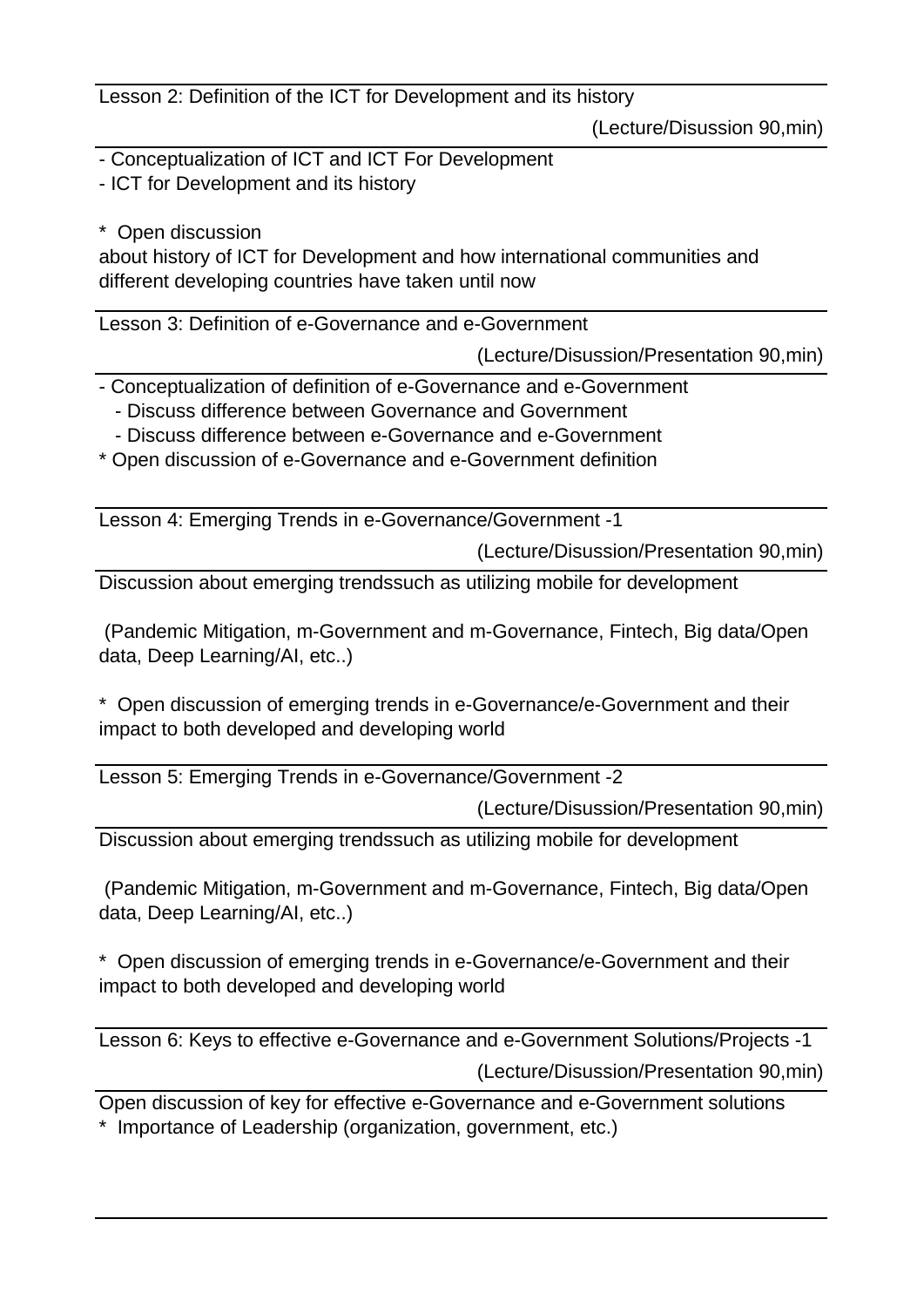(Lecture/Disussion/Presentation 90,min) Lesson 7: Keys to effective e-Governance and e-Government Solutions/Projects -2

Open discussion of key for effective e-Governance and e-Government solutions (continued)

Appropriate Technology vs Disruptive Technology (what would be the most effective ways of implementing e-Governance/e-Government projects/solutions?)

Lesson 8: Project Development/Implementation Theories

(Lecture/Disussion/Presentation 90,min)

Discuss different theories for project development and implementation. Introduction to Theory of Change, Logframe, etc.

Lesson 9: Donor Trends and Donor Matrix

(Lecture/Disussion/Presentation 90,min)

Discussion of Donor Trends and introduction to the resource mobilization through "Donor Matrix"

(Lecture/Disussion/Presentation 90,min) Lessen 10: Identification of e-Governance/e-Government Programme/Projects -1

Identification of e-Government/e-Governance projects

- Review of sample e-Governance projects from various different donors
- \* Discuss the difference between Programme and Projects
- \* Discussion of potential e-Government/e-Governance projects

Lesson 11: Identification of e-Governance/e-Government Programme/Projects -2

(Lecture/Disussion/Presentation 90,min)

Identification of e-Government/e-Governance projects

Presentation of Tankyu charts for potential projects and class review

\* Open Discussion